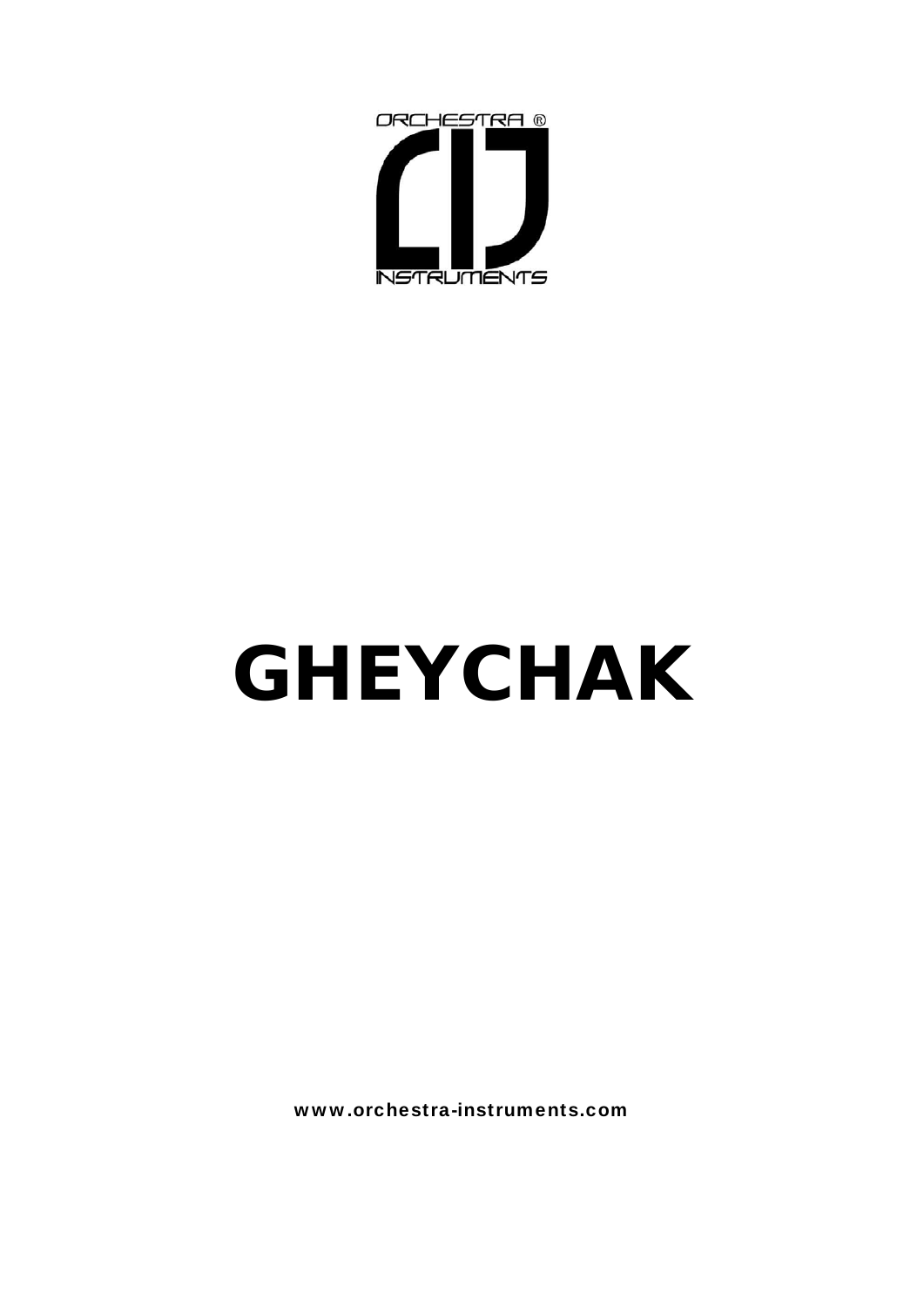Gheychak or Ghijak (aka Ghaychak, Ghichak, Sorud, and Sarinda) is widespread throughout Asia under various names and forms..

Gheychak is a round-bodied musical instrument with 3 or 4 metal strings and a short fretless neck (as a Kamancha). The soundbox is carved out of a single piece of wood. The upper orifice is partly covered in the middle by the handle and the lower one is covered by a skin membrane against which rest the bridge. (The complex shape reminiscent of a skull with big eyes caves.) The upper and lower sections are separated by two oval indentations on the right and left side which give the Gheychak a distinct nasal sound.

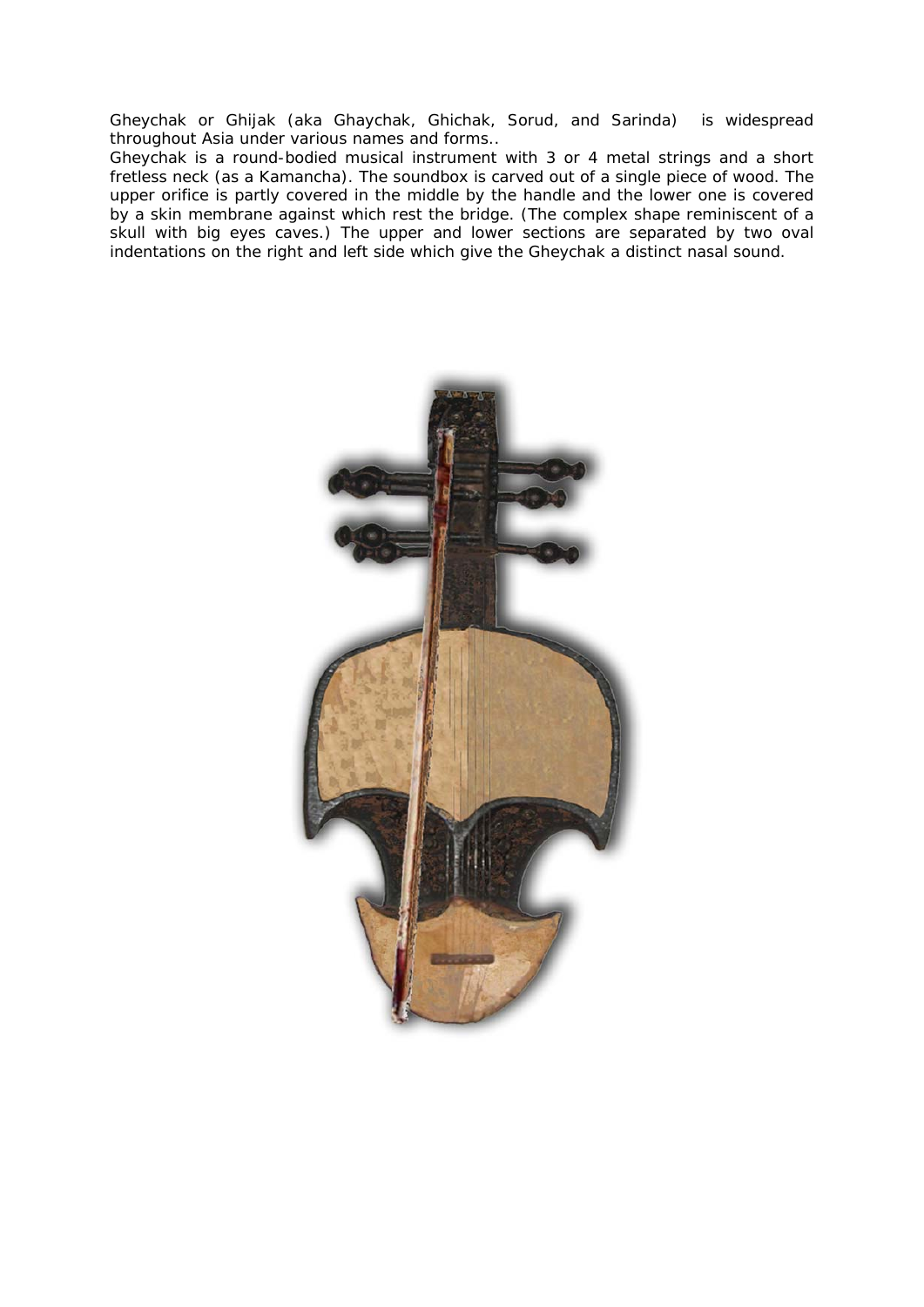## **FEATURES**

#### 4 CD-ROMs:

GHEYCHAK\_1-4: 687 MB GHEYCHAK\_2-4: 684 MB GHEYCHAK\_3-4: 684 MB GHEYCHAK\_4-4: 684 MB

TOTAL: 2781 MB / 2.71 GB

## PRESETS

Gheychak \_4th . Gheychak \_5th . Gheychak \_8ve Gheychak \_cresc . Gheychak \_cresc-dim . Gheychak \_dim Gheychak \_down . Gheychak \_tr . Gheychak \_up . Gheychak \_up-down

#### **COMPATIBILITY**

HALION . WAVE . AIFF . GIGASTUDIO . SOUND DESIGNER II .fxp / .wav / .aif / .gig / .sd2

## **TECHNICAL DATA**

Bit Rate: 24 Bit Sampling Frequency: 96000 Hz Stereo / Mono compatible Low noise / Pressureful

#### SYSTEM REQUIREMENTS

Windows ME/2000/XP Pentium III / Athlon 800 MHz, 512 MB RAM MAC OS 10.2.6 or higher G3 500 MHz 512 MB RAM Recommend: Windows XP. Pentium IV / Athlon XP, 1 GB RAM MAC OS 10.3.8 or higher G4 867 MHz, 2 GB RAM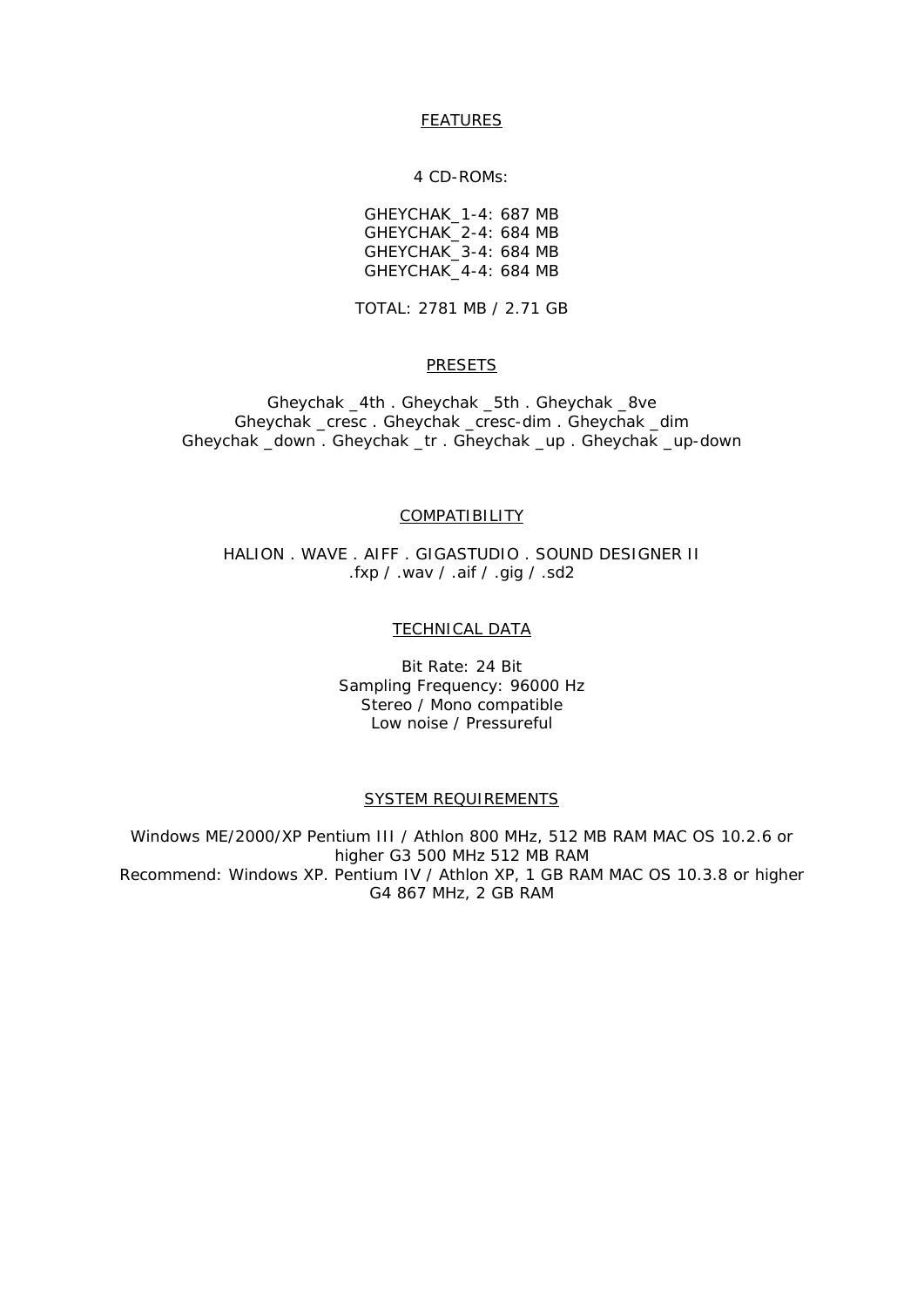## **Gheychak\_4th**

| gheychak-4th_A#2-D#3    |
|-------------------------|
| gheychak-4th_B2-E3      |
| gheychak-4th_C3-F3      |
| qheychak-4th $C#3$ -F#3 |
| gheychak-4th_D3-G3      |
| gheychak-4th_D#3-G#3    |
| gheychak-4th_E3-A3      |
| gheychak-4th_F3-A#3     |
| gheychak-4th_F#3-B3     |
| gheychak-4th_G3-C4      |
| qheychak-4th_G#3-C#4    |
| gheychak-4th_A3-D4      |
| qheychak-4th_A#3-D#4    |
| gheychak-4th_B3-E4      |
| gheychak-4th_C4-F4      |
| gheychak-4th_C#4-F#4    |
| gheychak-4th_D4-G4      |
| gheychak-4th_D#4-G#4    |
| gheychak-4th_E4-A4      |
| gheychak-4th_F4-A#4     |
| gheychak-4th_F#4-B4     |
| gheychak-4th_G4-C5      |

## **Gheychak \_5th**

| gheychak-5th A#2-F3   |
|-----------------------|
| gheychak-5th_B2-F#3   |
| gheychak-5th_C3-G3    |
| gheychak-5th_C#3-G#3  |
| gheychak-5th_D3-A3    |
| gheychak-5th_D#3-A#3  |
| gheychak-5th_E3-B3    |
| gheychak-5th_F3-C4    |
| qheychak-5th_F#3-C#4  |
| gheychak-5th_G3-D4    |
| gheychak-5th_G#3-D#4  |
| gheychak-5th_A3-E4    |
| gheychak-5th $A#3-F4$ |
| qheychak-5th_B3-F#4   |
| gheychak-5th_C4-G4    |
| gheychak-5th_C#4-G#4  |
| gheychak-5th_D4-A4    |

gheychak-5th\_D#4-A#4 gheychak-5th\_E4-B4 gheychak-5th\_F4-C5

| Gheychak _8ve        |
|----------------------|
| gheychak-8ve_A#2-A#3 |
| gheychak-8ve_B2-B3   |
| gheychak-8ve_C3-C4   |
| qheychak-8ve_C#3-C#4 |
| gheychak-8ve_D3-D4   |
| qheychak-8ve_D#3-D#4 |
| gheychak-8ve_E3-E4   |
| gheychak-8ve_F3-F4   |
| qheychak-8ve_F#3-F#4 |
| gheychak-8ve_G3-G4   |
| gheychak-8ve_G#3-G#4 |
| gheychak-8ve_A3-A4   |
| qheychak-8ve_A#3-A#4 |
| gheychak-8ve_B3-B4   |
| gheychak-8ve_C4-C5   |

# **Gheychak \_cresc**  gheychak-cresc\_A#2 gheychak-cresc\_B2 gheychak-cresc\_C3 gheychak-cresc\_C#3 gheychak-cresc\_D3 gheychak-cresc\_D#3 gheychak-cresc\_E3 gheychak-cresc\_F3 gheychak-cresc\_F#3 gheychak-cresc\_G3 gheychak-cresc\_G#3 gheychak-cresc\_A3 gheychak-cresc\_A#3 gheychak-cresc\_B3 gheychak-cresc\_C4 gheychak-cresc\_C#4 gheychak-cresc\_D4 gheychak-cresc\_D#4 gheychak-cresc\_E4 gheychak-cresc\_F4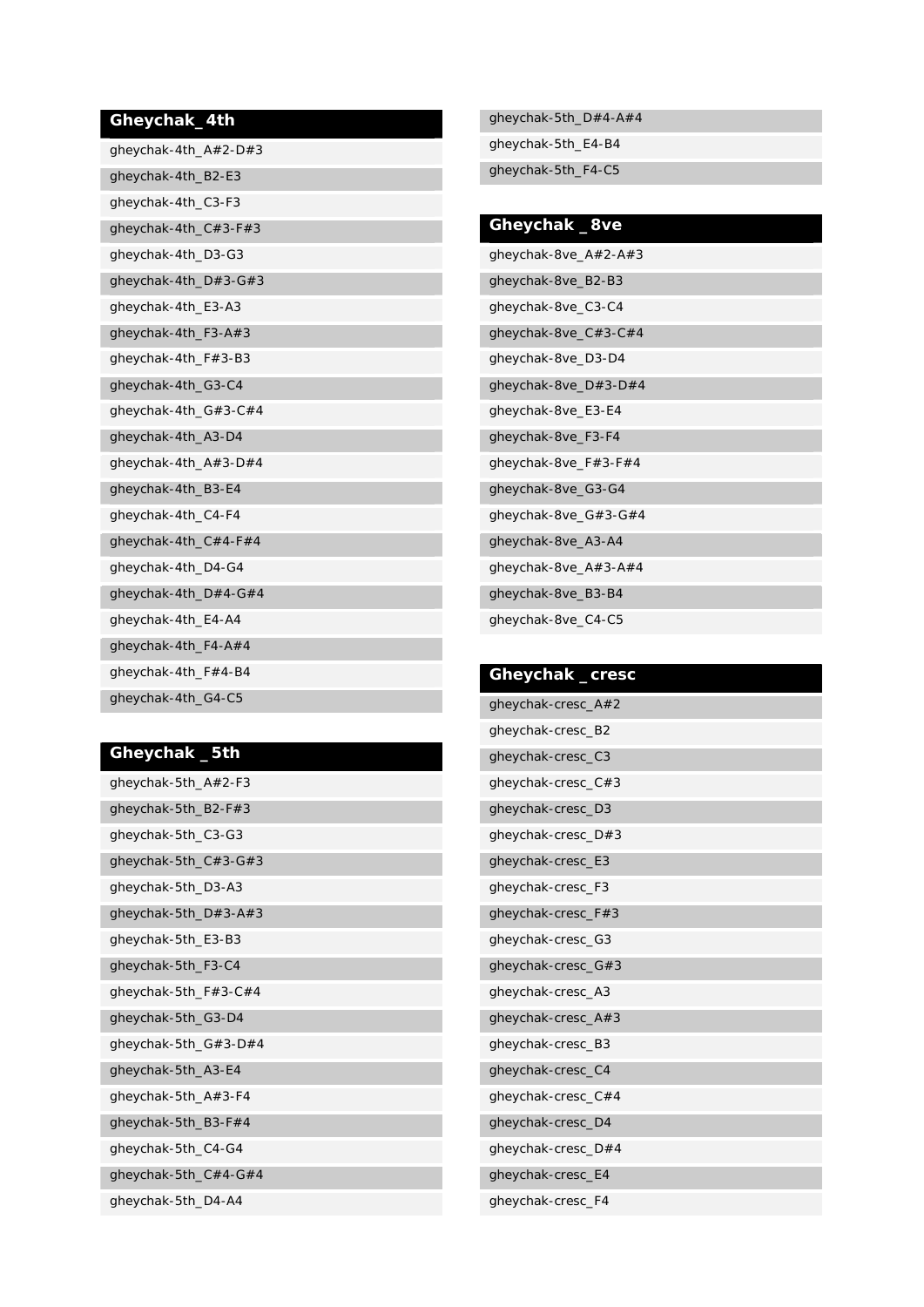| gheychak-cresc $F#4$ |
|----------------------|
| gheychak-cresc G4    |
| gheychak-cresc $G#4$ |
| gheychak-cresc A4    |
| gheychak-cresc $A#4$ |
| gheychak-cresc B4    |
| gheychak-cresc C5    |

## **Gheychak \_cresc-dim**

| gheychak-cresc-dim_A#2 |
|------------------------|
| gheychak-cresc-dim_B2  |
| gheychak-cresc-dim_C3  |
| gheychak-cresc-dim_C#3 |
| gheychak-cresc-dim_D3  |
| gheychak-cresc-dim_D#3 |
| gheychak-cresc-dim_E3  |
| gheychak-cresc-dim_F3  |
| gheychak-cresc-dim_F#3 |
| gheychak-cresc-dim_G3  |
| gheychak-cresc-dim_G#3 |
| gheychak-cresc-dim_A3  |
| gheychak-cresc-dim_A#3 |
| gheychak-cresc-dim_B3  |
| gheychak-cresc-dim_C4  |
| qheychak-cresc-dim_C#4 |
| gheychak-cresc-dim_D4  |
| gheychak-cresc-dim_D#4 |
| gheychak-cresc-dim_E4  |
| gheychak-cresc-dim_F4  |
| gheychak-cresc-dim_F#4 |
| gheychak-cresc-dim_G4  |
| gheychak-cresc-dim_G#4 |
| gheychak-cresc-dim_A4  |
| qheychak-cresc-dim_A#4 |
| gheychak-cresc-dim_B4  |
| gheychak-cresc-dim_C5  |

## **Gheychak \_dim**

gheychak-dim\_B2

gheychak-dim\_C3

gheychak-dim\_C#3

| gheychak-dim_D3  |  |
|------------------|--|
| qheychak-dim_D#3 |  |
| gheychak-dim_E3  |  |
| gheychak-dim_F3  |  |
| qheychak-dim_F#3 |  |
| gheychak-dim_G3  |  |
| gheychak-dim_G#3 |  |
| gheychak-dim_A3  |  |
| gheychak-dim_A#3 |  |
| gheychak-dim_B3  |  |
| gheychak-dim_C4  |  |
| gheychak-dim_C#4 |  |
| gheychak-dim_D4  |  |
| gheychak-dim_D#4 |  |
| gheychak-dim_E4  |  |
| gheychak-dim_F4  |  |
| gheychak-dim_F#4 |  |
| gheychak-dim_G4  |  |
| qheychak-dim_G#4 |  |
| gheychak-dim_A4  |  |
| qheychak-dim_A#4 |  |
| qheychak-dim_B4  |  |
| gheychak-dim_C5  |  |
|                  |  |

## **Gheychak \_down**

ſ

| qheychak-down_A#2 |
|-------------------|
| gheychak-down_B2  |
| gheychak-down_C3  |
| gheychak-down_C#3 |
| gheychak-down_D3  |
| qheychak-down_D#3 |
| gheychak-down_E3  |
| gheychak-down_F3  |
| qheychak-down_F#3 |
| gheychak-down_G3  |
| qheychak-down_G#3 |
| gheychak-down_A3  |
| qheychak-down_A#3 |
| gheychak-down_B3  |
| gheychak-down_C4  |
| qheychak-down_C#4 |
| gheychak-down_D4  |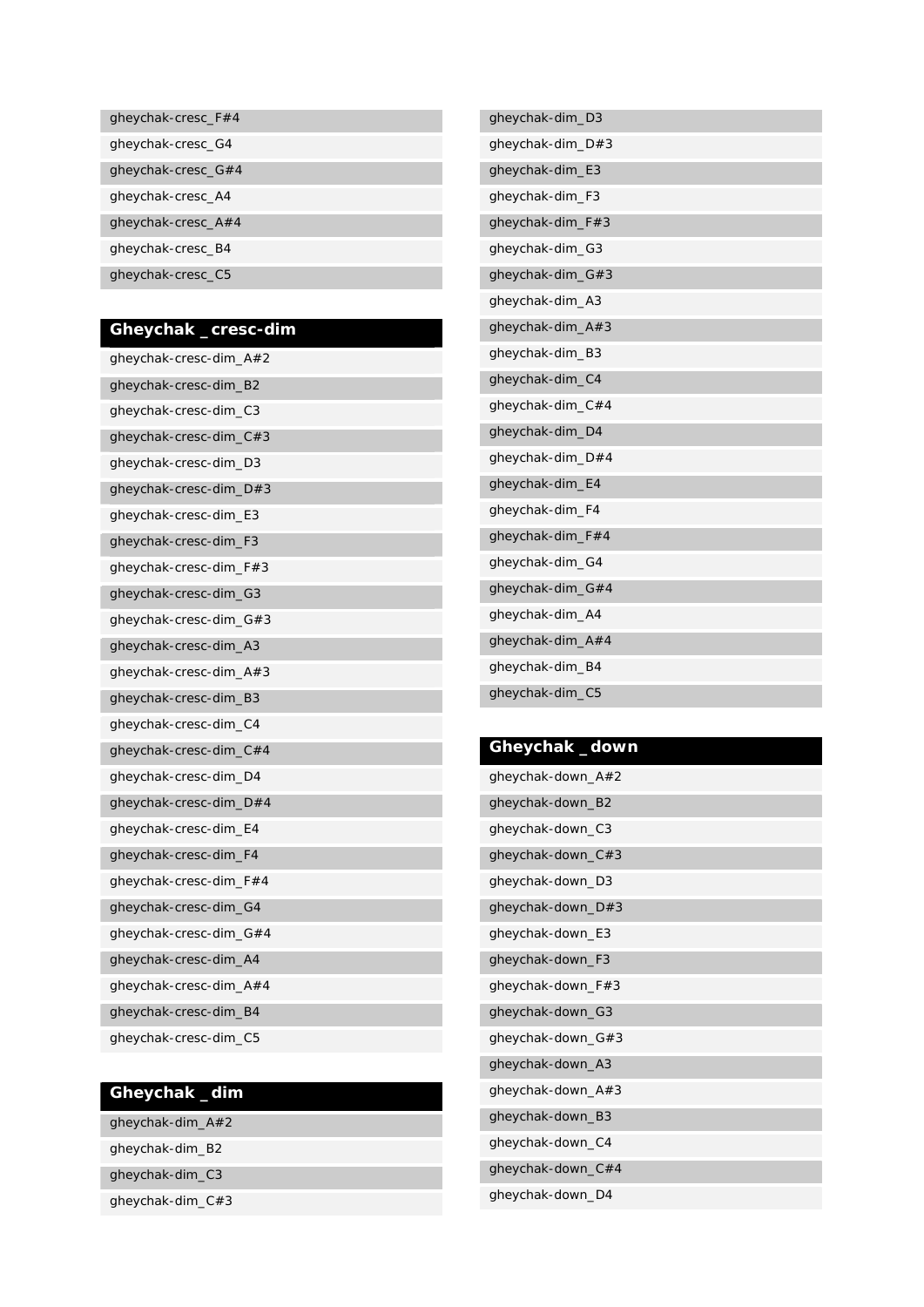| gheychak-down $D#4$ |
|---------------------|
| gheychak-down_E4    |
| gheychak-down F4    |
| gheychak-down_F#4   |
| gheychak-down G4    |
| gheychak-down $G#4$ |
| gheychak-down_A4    |
| gheychak-down $A#4$ |
| gheychak-down B4    |
| gheychak-down C5    |

# **Gheychak \_tr**

| gheychak-tr_A#2 |
|-----------------|
| gheychak-tr_B2  |
| gheychak-tr_C3  |
| gheychak-tr_C#3 |
| gheychak-tr_D3  |
| gheychak-tr_D#3 |
| gheychak-tr_E3  |
| gheychak-tr_F3  |
| gheychak-tr_F#3 |
| gheychak-tr_G3  |
| gheychak-tr_G#3 |
| gheychak-tr_A3  |
| gheychak-tr_A#3 |
| gheychak-tr_B3  |
| gheychak-tr_C4  |
| gheychak-tr_C#4 |
| gheychak-tr_D4  |
| gheychak-tr_D#4 |
| gheychak-tr_E4  |
| gheychak-tr_F4  |
| gheychak-tr_F#4 |
| gheychak-tr_G4  |
| gheychak-tr_G#4 |
| gheychak-tr_A4  |
| gheychak-tr_A#4 |
| gheychak-tr_B4  |
| gheychak-tr_C5  |

# **Gheychak \_up**

gheychak-up\_A#2

| gheychak-up_B2  |
|-----------------|
| gheychak-up_C3  |
| gheychak-up_C#3 |
| gheychak-up_D3  |
| gheychak-up_D#3 |
| gheychak-up_E3  |
| gheychak-up_F3  |
| gheychak-up_F#3 |
| gheychak-up_G3  |
| gheychak-up_G#3 |
| gheychak-up_A3  |
| gheychak-up_A#3 |
| gheychak-up_B3  |
| gheychak-up_C4  |
| gheychak-up_C#4 |
| gheychak-up_D4  |
| gheychak-up_D#4 |
| gheychak-up_E4  |
| gheychak-up_F4  |
| gheychak-up_F#4 |
| gheychak-up_G4  |
| gheychak-up_G#4 |
| gheychak-up_A4  |
| gheychak-up_A#4 |
| gheychak-up_B4  |
| gheychak-up_C5  |
|                 |

| Gheychak _up-down    |
|----------------------|
| gheychak-up-down_A#2 |
| gheychak-up-down_B2  |
| gheychak-up-down_C3  |
| gheychak-up-down_C#3 |
| gheychak-up-down_D3  |
| gheychak-up-down_D#3 |
| gheychak-up-down_E3  |
| gheychak-up-down_F3  |
| gheychak-up-down_F#3 |
| gheychak-up-down_G3  |
| gheychak-up-down_G#3 |
| gheychak-up-down_A3  |
| gheychak-up-down_A#3 |
| gheychak-up-down_B3  |